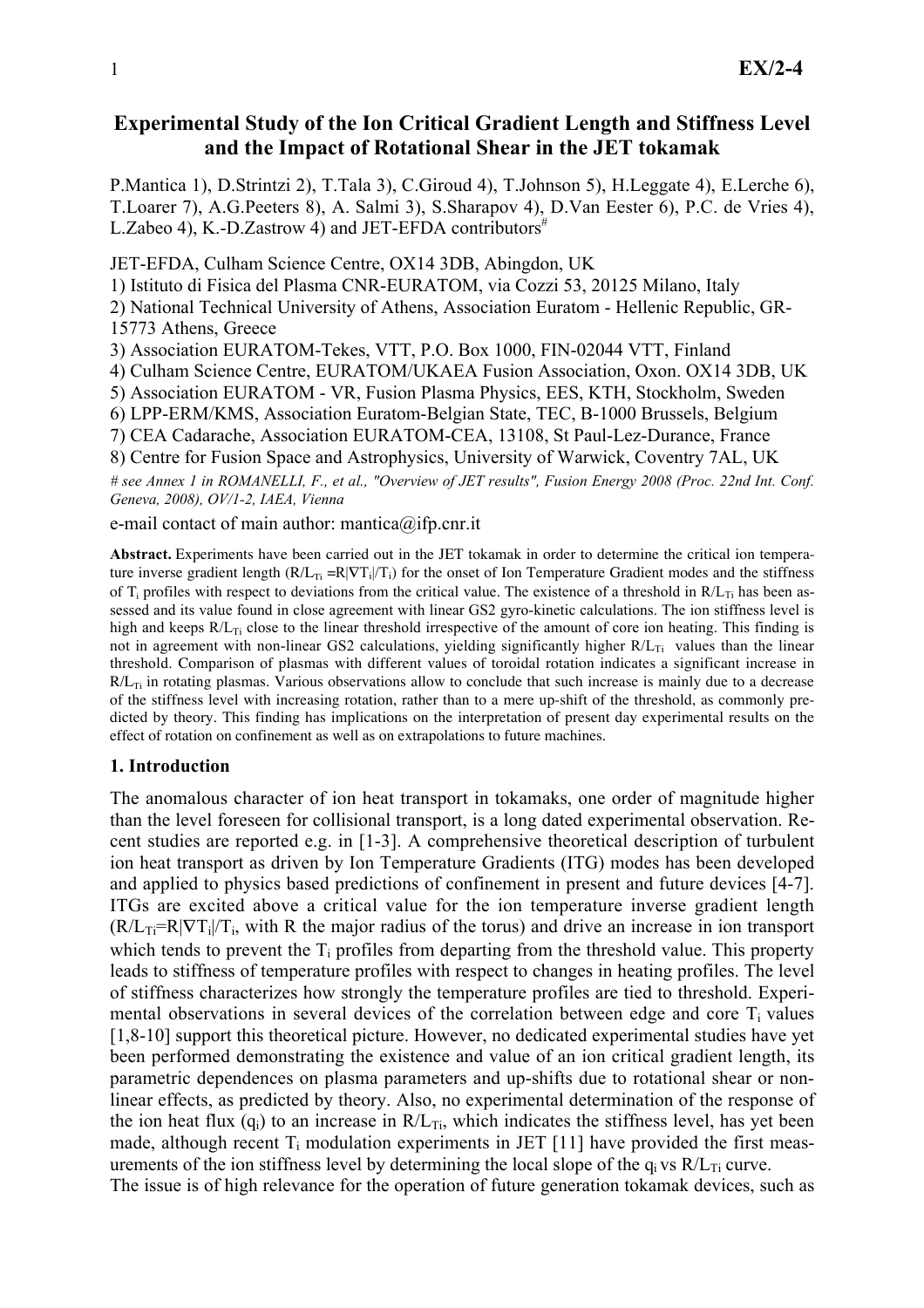ITER or DEMO. Simulations in ITER geometry indicate that an increase of  $R/L_{Ti}$  by 1 unit, from 4 to 5, at fixed pedestal, leads to an increase by ~50% of central  $T_i$ , by ~20% in the confinement enhancement factor H98, and to a doubling of the  $\alpha$ -power and fusion gain Q. Therefore it is important to investigate what value of  $R/L_{Ti}$  is achievable is ITER, which for a given power level and pedestal height depends on threshold and stiffness. Theoretical predictions of these quantities must be validated against experiment to allow confidence in the extrapolation. In this paper first experiments on JET aiming at the identification of the ITG threshold and stiffness in plasmas with low rotation, comparison with theory, and an experimental evaluation of the impact of rotation will be presented.

### 2. Experimental results in steady-state approach

The JET tokamak ( $R=2.96$ m,  $a=1$  m) is equipped with a high quality active Charge Exchange Spectroscopy (CX) diagnostics for  $T_i$  and toroidal rotation ( $\omega_t$ ) measurements and a multifrequency Ion Cyclotron Resonance Heating (ICRH) system for flexible and fairly localized ion heating either using (H)-D or  $(^{3}$ He)-D minority schemes. These tools, together with JET's large size and low normalized ion gyro-radius, make it an ideal device where to perform on ions studies of threshold and stiffness level as prior performed on electrons [12-14].

Experimentally the identification of the ITG threshold and stiffness level requires a scan of the core qi at constant edge flux, to keep edge properties constant, whilst maintaining reasonably unchanged other plasma parameters such as density, safety factor profile,  $T_e/T_i$ ,  $Z_{\text{eff}}$ , rotation. Both electron and ion heat fluxes are predicted by theory to follow a gyro-Bohm scaling, at least for low values of the normalized gyro-radius, so that  $q_i$  can be written as [15]

$$
q_{i} = q_{i}^{res} + n_{i} q^{1.5} \chi_{s} \frac{T_{i}^{2} \rho_{i}}{eBR^{2}} \frac{R}{L_{T_{i}}} f \left[ \frac{R}{L_{T_{i}}} - \frac{R}{L_{T_{i}}}\right] \cdot H \left[ \frac{R}{L_{T_{i}}} - \frac{R}{L_{T_{i}}}\right] (1)
$$

where  $q_i^{res}$  is the residual flux, incorporating the neoclassical flux and possible contributions to ion transport not driven by ITG, ni the density, q the safety factor, B the magnetic field, e the electron charge,  $\rho_i = (m_i T_i)^{1/2}/eB$ ,  $m_i$  the ion mass and H the Heaviside step function. Therefore, from the curve of the gyro-Bohm normalized  $q_i^{norm}$  vs  $R/L_{Ti}$ , the threshold  $R/L_{Ti}$ can be identified as the intercept at neoclassical flux and the stiffness level  $\chi$ <sub>s</sub> can be inferred from the slope. This implies a normalization of the heat flux over a factor  $n_i q^{1.5} T_i^{5/2} / R^2 B^2$ . Because the experiments considered in this paper have similar values of  $Z_{\text{eff}} \sim 2{\text -}2{\text -}5$ , for simplification of the analysis  $n_e$  has been used instead of  $n_i$  for the normalization of the ion heat flux. The normalization is not important for the identification of the threshold but is essential to extract from the experimental data the correct intrinsic stiffness level  $\chi_s$ . Far from threshold  $q_i$  is theoretically foreseen to be linear with  $R/L_{Ti}$  [16]. In the range of  $q_i$  covered by the experiments, not too far from threshold, the experimental uncertainties do not allow to distinguish between linear and quadratic dependence. To allow comparison with previous work on electron stiffness, following the assumptions of the semi-empirical critical gradient model (CGM) described in [17], in the empirical modelling described below  $f(R/L_T)$  was assumed to be linear, so that  $q_i$  is quadratic in  $R/L_{Ti}$ .

The experiment was performed in JET L-mode plasmas with  $B_T=3.36T$ ,  $I_p=1.8MA$ ,  $q_{95}$  of (to minimize core sawtooth activity),  $n_{e0}$  3-4  $10^{19}$ m<sup>-3</sup>,  $v^*_{(p=0.33)}$  0.2, 0.9  $T_e/T_i$  1.2. Typical plasma profiles are shown in Fig.1 as a function of the normalized toroidal minor radius  $(\rho_{\text{tor}} = \rho_t / \rho_t^{\text{edge}}$  where  $\rho_t = \sqrt{\Phi/\pi} B_0$ , with  $\Phi$  the toroidal magnetic flux, and  $\rho_t^{\text{edge}}$  is the value of  $\rho_t$  at the plasma boundary. The need to reach low values of  $q_i^{norm}$  to identify the threshold requires to minimize the central power from Neutral Beam Injection (NBI). Therefore the experiment was done in low rotating plasmas, retaining only the diagnostic NBI beam for CX. Most of heating was then provided by ICRH, using the multi-frequency capability to vary the ion power distribution between on- and off-axis.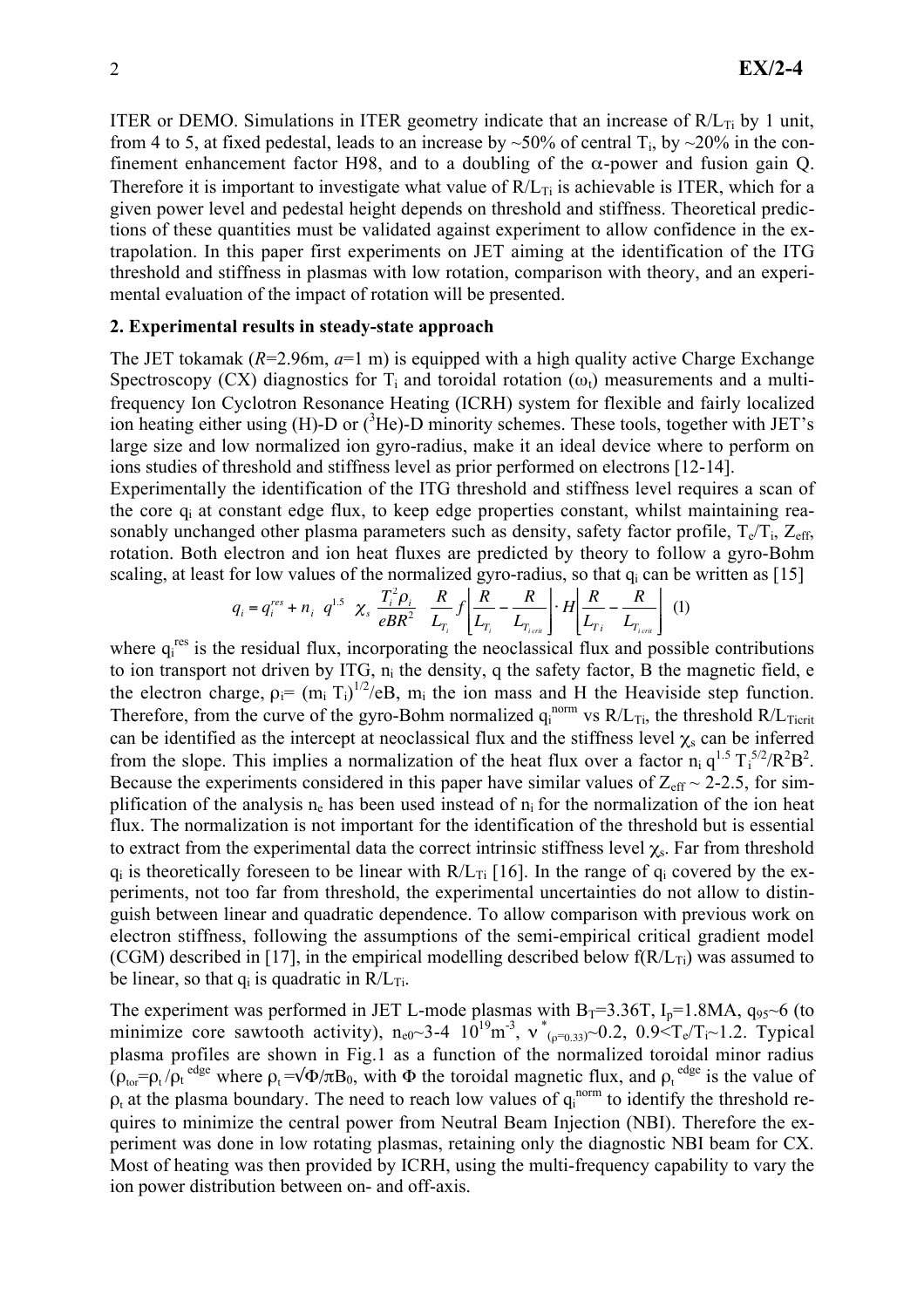

FIG.1 Profiles of  $T_i$ ,  $T_e$ ,  $n_e$ ,  $\omega_t$ ,  $q$ , ICRH and NBI power deposition for shot 70082,  $t=9.7$  s, within the ITG study series. ICRH power in H-(D) scheme was parted between on- and off-axis, corresponding to a point about mid-way in the quorm excursion in FIG.2.

ICRH power was 3-6 MW and NBI power 1.5 MW for the CX diagnostic. ICRH was applied in (H)-D scheme with H concentration  $\sim 8\%$ , with 30-60% of the ICRH core power delivered to ions, and in  $({}^{3}He)$ -D scheme with  ${}^{3}He$  concentration ~7%, with 50-80% of the ICRH core power delivered to ions. Frequencies of 51 MHz and 42 MHz were used for on- and off-axis deposition respectively in (H)-D and 33 MHz and 29 MHz in  $(^3He)$ -D. Power was shifted from off-axis to on-axis either from shot to shot, or having 2-3 steps within a single shot. Values of  $R/L_{Ti}$  were averaged in time over the stationary intervals and calculated with respect to the flux surface minor radius defined as  $p=(R_{out}-R_{in})/2$ , where  $R_{out}$  and  $R_{in}$  are the outer and inner boundaries of a given flux surface on the magnetic axis plane. This choice allows direct comparison with  $R/L_{Ti}$  values predicted by gyro-kinetic simulations. The values of  $q_i$  have been calculated using the SELFO [18] code for ICRH and the PENCIL [19] code for the NBI power. Profiles of ICRH and NBI ion and electron power are shown in Fig.1. The PION code [20], most commonly used at JET for ICRH deposition, was in fact found to predict faulty power profiles in the plasma conditions of the experiment. The resulting  $q_i^{norm}$  vs  $R/L_{Ti}$  plot is shown in Fig.2 (red full circles).



FIG.2. Normalized ion heat flux at  $\rho_{tor} = 0.33$ vs  $R/L_{Ti}$  for similar plasmas with different levels of rotation. Dots represent experimental data and lines simulations.  $\bullet$  :  $1 < \omega_{10} < 2$ *10<sup>4</sup>* $rad/s$ , **△** : 3 < $\omega_{t0}$ <4 *10<sup>4</sup>* $rad/s$ , ■ :5< $\omega_{t0}$ <6 *10<sup>4</sup>rad/s.* The dashed black line is indicative of the neoclassical transport. The 2 segments indicate the local slope deduced from modulation. The 3 dotted lines are simulations using the CGM with different values of  $\chi$ <sub>s</sub>. The dashed thicker red and violet lines are nonlinear GS2 simulations with and without collisions, and the red arrow indicates the GS2 linear threshold for the low rotation shots.

The points at neoclassical level were obtained by slowly modulating the NBI CX beam to measure just after switch-on the Ti profile corresponding to zero NBI power. Statistical error bars are not plotted for clarity's sake, they are typically  $\Delta R/L_{\text{Ti}} \sim \pm 0.3-0.6$  and  $\Delta q_i^{\text{norm}} \sim \pm 0.1$ MW. The gyro-Bohm normalization has been applied to  $q_i$  in two ways, to meet the inclinations of both experimentalists and theoreticians. The left scale of Fig.2 indicates the total power in MW within  $\rho_{\text{tor}}=0.33$  and is normalized over  $n_e T_i^{5/2}/R^2B^2$  by rescaling the power to reference local values T<sub>i</sub>=1.85 keV, n<sub>e</sub>=3 10<sup>19</sup> m<sup>-3</sup>, B<sub>T</sub>=3.36T. The q<sup>1.5</sup> dependence was not included in the normalization because q has small variations across the dataset  $(q~1.2~1.5)$ and with large relative experimental uncertainties. The right scale indicates the values of  $q_i$  at  $\rho_{\text{tor}}$ =0.33 in gyro-Bohm units, i.e.  $q_i^{g}$  [gB-units]=  $q_i$  [MW/m<sup>2</sup>] / [( $\rho_i/R$ )<sup>2</sup> $v_{ith}n_iT_i$ ], where  $v_{ith}$  $=\sqrt{T_i/m_i}$ . The threshold is well identified experimentally in Fig.2 as the intercept at neoclassi-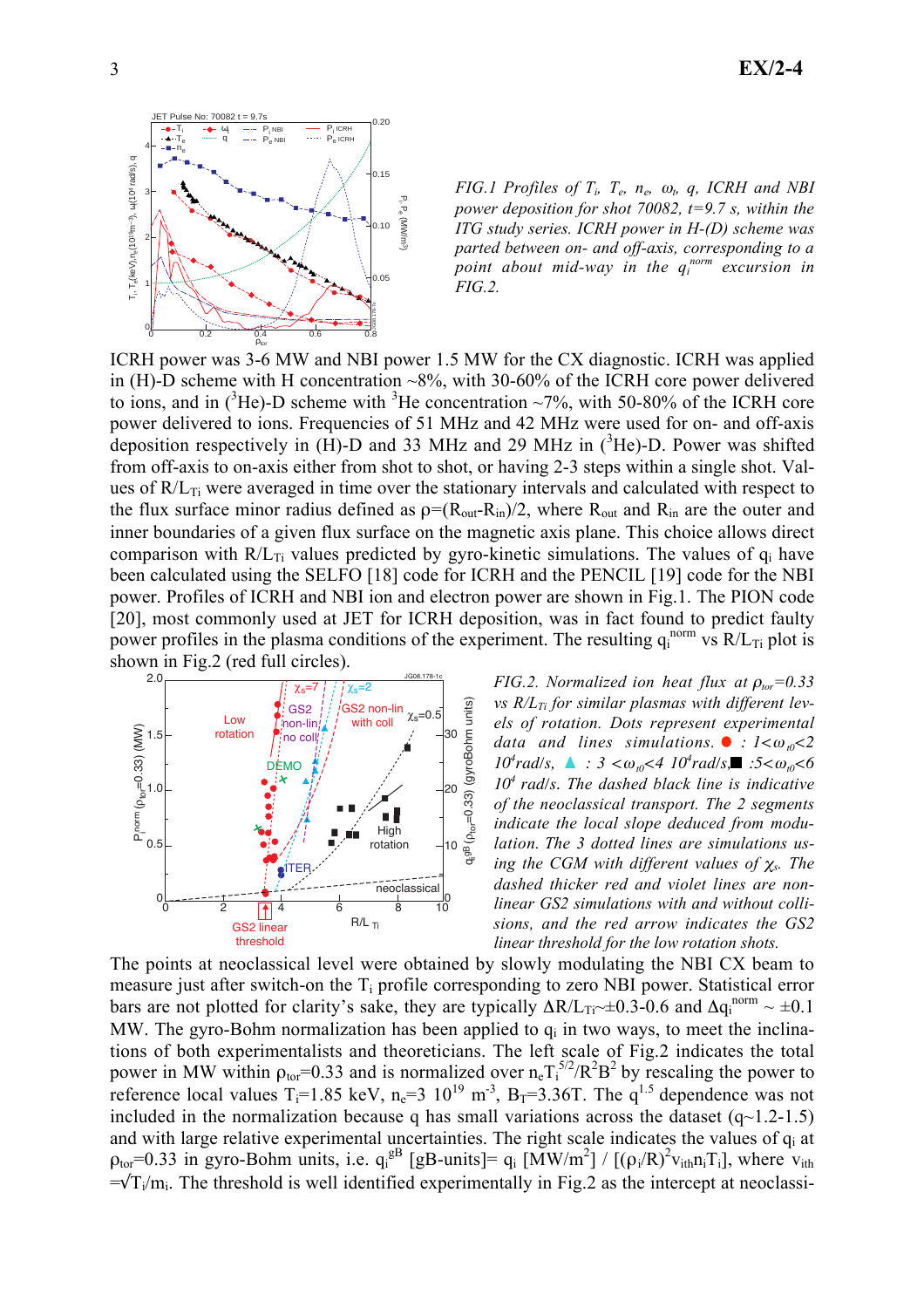cal heat flux. The ion stiffness level appears to be high, as the available excursion of  $q_i^{norm}$  by over one order of magnitude does not lead to a significant change in  $R/L_{Ti}$  The ITER and DEMO positions marked in Fig.2 are from simulations using the GLF23 [21] transport model with two assumptions for the pedestal. They will be discussed in Sect. 5.

Comparison with highly rotating JET plasmas at high NBI power with similar main parameters, although with obviously higher  $q_i$  and  $T_i$ , but still same  $T_e/T_i \sim 1$  and similar range of  $q_i^{norm}$ , indicates a significant increase of  $R/L_{Ti}$  with increasing rotation (blue triangles and black squares in Fig.2). Central rotation and rotation gradient vary by up to a factor 6. Other parameters have minor variations, with the exception of the ratio  $R/L_{Te}/R/L_{Ti}$ , which is ~1 in high rotation shots, and varies between 1.2 and 1.9 with increasing heat flux in low rotation shots. This is inherent in the fact that electrons are found less stiff than ions at low rotation, and the unavoidable fraction of ICRH electron power is sufficient to induce an increase of  $R/L_{Te}$  whilst  $R/L_{Ti}$  is blocked at the threshold by the high ion stiffness. On the other hand, since the ion heat flux driven by  $R/L_{Te}$  is generally negligibile [11], we do not believe that such variation may affect our conclusions. The shearing rate  $\omega_{ExB}$  at  $\rho_{tor}=0.33$  is calculated using the transport code JETTO [22] assuming neoclassical poloidal velocity and is found to vary from 1.1  $10^4$  s<sup>-1</sup> to 2.2  $10^4$ s<sup>-1</sup> for two typical shots of the low and high rotation sets.

Since in the high rotation discharges in Fig.2 the threshold is not directly identified due to the large values of  $q_i^{norm}$ , the key question is to determine if such increase in  $R/L_{Ti}$  is due to an effect of rotational shear on the threshold only, in accordance with theory predictions (i.e. keeping the same slope for all curves), or also on the stiffness level. In the first case, one would need a shift in threshold  $\Delta R/L_{Ti} \sim 4$ , which is much larger than the value  $\Delta R/L_{Ti} \sim 1$  predicted by the so-called "Waltz rule" [23]:  $\gamma = \gamma_{lin} - \alpha_E$   $\omega_{ExB}$  with  $\alpha_E \sim 0.6$  [24]. Such a high shift in threshold is very difficult to justify especially given the high stiffness measured in the low rotation shots. Assuming instead the validity of the Waltz rule for the shift in threshold, as in Fig.2, an upper limit for the change in the intrinsic stiffness coefficient  $\chi_s$  has been estimated by fitting the data using the CGM [17]. The dotted lines in Fig.2 indicate a change of  $\chi_s$  from 7 to 0.5 with increasing rotation, leading to a factor 3 increase in  $R/L_{Ti}$  at similar values of the normalized heat flux. This implies that the variation of stiffness has a much larger impact on  $R/L_{Ti}$  than the variation of threshold. Since this is a new effect, apparently not predicted by present theories, additional experimental evidence has been sought to confirm such finding.

### 3. Experimental results in perturbative approach

First of all,  $T_i$  modulation experiments using  $({}^3He)$ -D scheme provide a direct measurement of the local slope in the q<sup>norm</sup> vs  $R/L_T$  diagram. First experiments in highly rotating plasmas [11], indicating moderate stiffness levels, have been now repeated both in low and high rotation plasmas to seek an independent confirmation of the factor 10 variation of stiffness level observed in the steady-steady plot in Fig.2. 35 power modulation cycles at 6.25 Hz were performed, with about 3 MW of modulated ICRH power with on-axis deposition and duty-cycle 70%, to provide both  $1<sup>st</sup>$  and  $2<sup>nd</sup>$  harmonic components of the modulation. Fig.3 shows the amplitude (A) and phase ( $\varphi$ ) profiles of the T<sub>i</sub> perturbation at 6.25 and 12.5 Hz for two shots belonging respectively to the red circle and black square sets in Fig.2. It is immediately evident from the slopes of A and  $\varphi$  in Fig.3 that the incremental diffusivity  $\chi_i^{inc} = -\partial q_i/n_i \partial \nabla T_i$  is much higher in the low rotation shot. A simple analysis calculating  $\chi_i^{inc}$  from of the  $\varphi$  slopes  $(\chi_i^{inc} = 3/4\omega/\varphi^2)$ , [9]) yields  $\chi_i^{inc} = 12 \text{ m}^2/\text{s}$  at low rotation and 2.6 m<sup>2</sup>/s at high rotation. The ratio with the power balance heat diffusivity  $(\chi_i^{PB} = -q_i/n_iVT_i)$  is 5 and 1.9 respectively. Normalizing by  $T_i^{3/2}$  further enhances the difference in  $\chi_i^{inc}$ , because high rotation shots are also hotter. The slopes derived from this analysis are indicated in Fig.2 by the two solid segments. A more refined determination of the intrinsic stiffness coefficient  $\chi_s$  was obtained with a time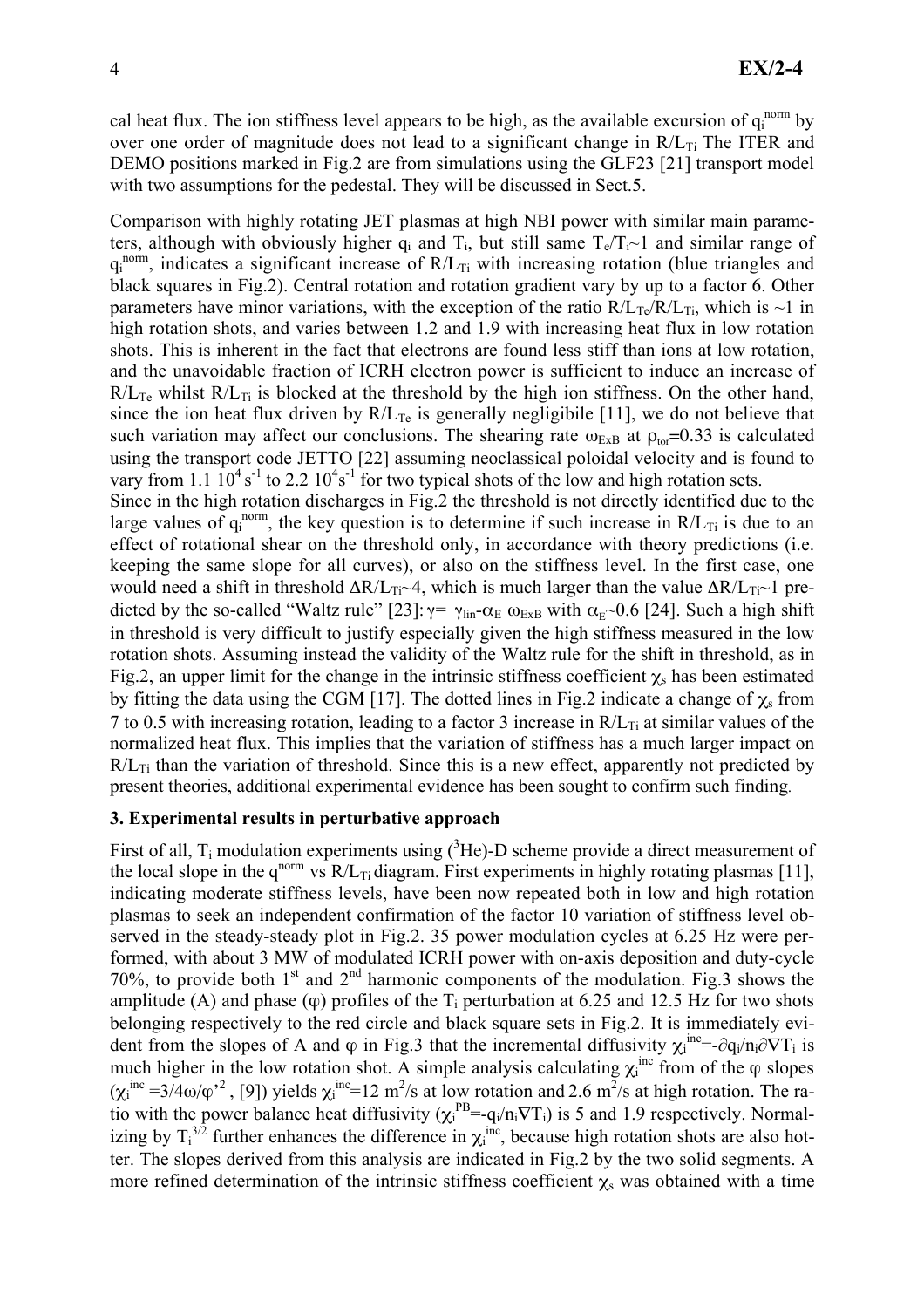dependent transport simulation with the ASTRA code [25] using the CGM model [17]. The resulting A and  $\varphi$  profiles are also plotted in Fig.3. The width of the ion deposition and the ion coupled power have been taken from SELFO calculations, as well as the indication of the fast ion slowing down that determines the  $\varphi$  absolute values. The electron temperature is modelled as well, because a significant  $T_e$  modulation is also measured, but the simulations show that the contribution to the  $T_i$  modulation due to collisional coupling is about 10% at 6.25 Hz and insignificant at 12.5 Hz. The modulation data (and the steady-state, not shown) can overall be satisfactorily fitted using  $R/L_{Ti, crit} = 3.5$ ,  $\chi_s = 3$  at low rotation and  $R/L_{Ti, crit} = 4$ ,  $\chi_s$  $=0.3$  at high rotation. We conclude that the T<sub>i</sub> modulation data directly confirm the factor 10 decrease in stiffness level seen in Fig.2 with increasing rotation. The small discrepancy in  $\chi_s$ values with respect to those indicated in Fig.2 may depend on the fact that the modulation extracts  $\chi$ <sub>s</sub> from a single shot but fitting the spatial profiles of A and  $\varphi$  with an effective stiffness scaling with radius as in Eq.(1), whilst the steady-state analysis of Fig.1 is local at  $\rho_{\text{tor}} = 0.33$ , but the fit is then made on a set of shots. In addition, one must be aware that the uppermost points in the low rotation shots in Fig.2 have  $T_e/T_i=1.1-1.2$ , which implies a downshift in threshold from 3.6 to 3.2, yielding some overestimate of the stiffness coefficient.



*FIG.3 Experimental (dots) and simulated with CGM (lines) profiles of A and*  $\varphi$  *at 6.25 and 12.5 Hz, for a low rotation (73221, red circles) and a high rotation shot (73224, black squares).*

#### 4. Additional supportive results

Various evidence supportive of the previous results has been added to the results of the two main dedicated experiments illustrated in Sect.2 and 3. An exploration of the normalized q<sub>i</sub> vs  $R/L_{Ti}$  dependence by varying  $n_i$  and  $T_i$  at fixed  $q_i$ , such as in L-H or type III to type I transitions also indicates moderate ion stiffness in high rotation plasmas. This is shown in Fig.4. On the other hand, experiments in which NBI power is substituted with ICRH (H)-D power at constant total power have also been performed in JET H-mode plasmas [26] and the resulting  $q_i^{norm}$  vs  $R/L_{Ti}$  plot is shown in Fig.5. Although these experiments do not allow keeping the same  $T_e/T_i$  for low and high rotation, due to the larger fraction of electron heating in ICRH (H)-D scheme, they confirm the high level of stiffness in low rotation plasmas. Unlike in the cases of Fig.2, due to the constraint of preserving the total power in this series of discharges, high rotation NBI dominant plasmas did not achieve as high range of variation of  $q_i^{norm}$  as low rotation ICRH dominant plasmas due to the broader power deposition of NBI compared with ICRH. Therefore whilst the small shift in threshold due to the combined effect of increased rotational shear and lower  $T_e/T_i$  is visible, nothing can be assessed on the decrease of the stiffness level in the high rotation case. For this reason, the conclusion that rotation does not affect core confinement as drawn from this type of experiments e.g. in [27] is unjustified.

Finally, the comparison of co- and counter-NBI plasmas with otherwise identical parameters (by reversing  $B_T$  and  $I_p$  in a dedicated campaign) shows that counter-NBI plasmas with flat rotation profiles exhibit much lower  $R/L_{Ti}$  than co-NBI plasmas with peaked rotation. The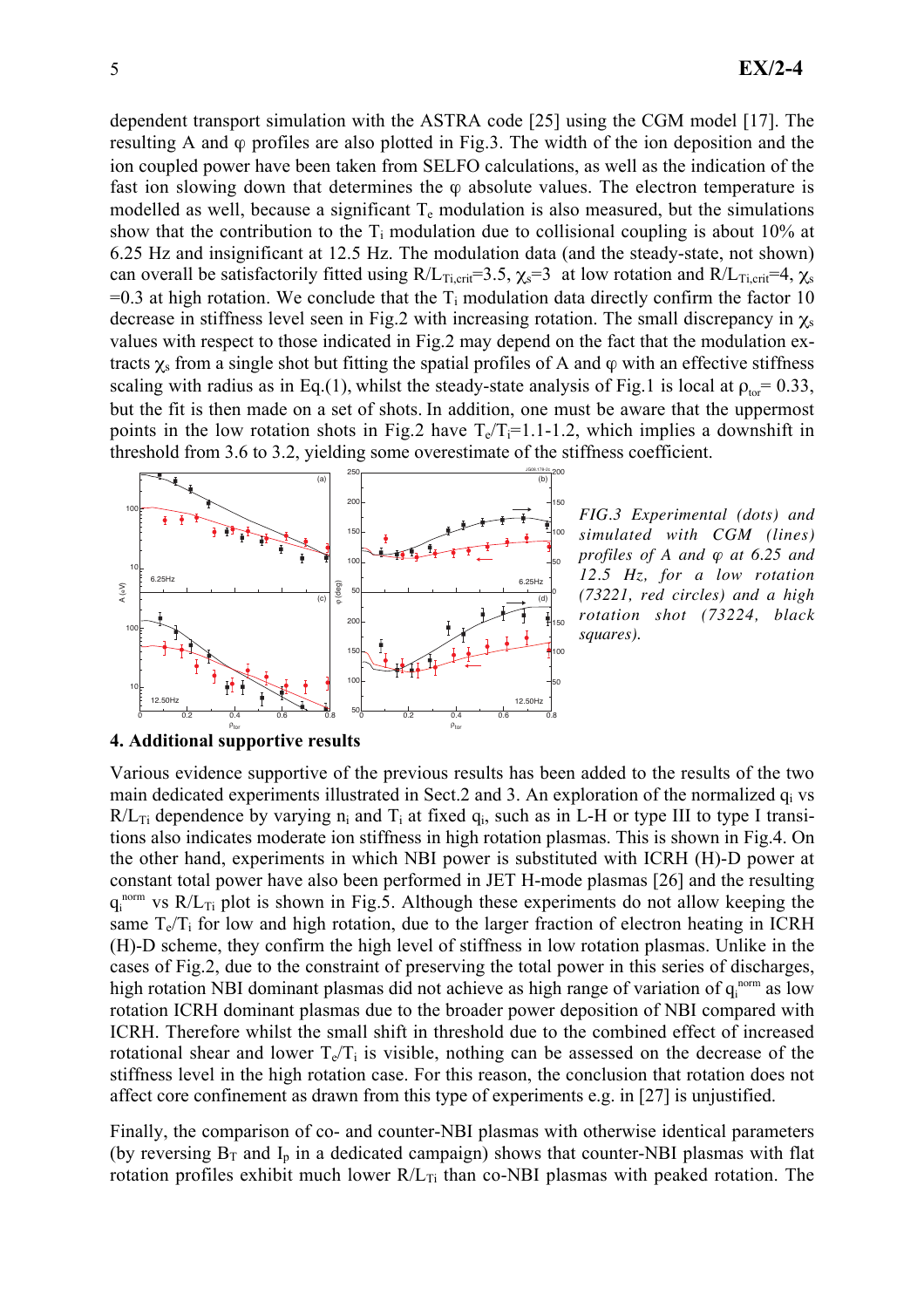comparison of  $\omega_t$  and T<sub>i</sub> profiles for a representative pair of co- and counter-NBI discharges is shown in Fig.6. The flatter and lower toroidal rotation in the counter-NBI case is ascribed to off-axis torque deposition, also shown in Fig.6a [28]. The non-normalized  $q_i$  is similar as shown in Fig.6b (only  $25\%$  smaller  $q_i$  in the counter-NBI case, which does not in itself justify the dramatic  $T_i$  decrease). Due to the low  $T_i$ , the counter-NBI shot has a higher normalized heat flux, nevertheless a dramatic reduction of  $R/L_{Ti}$  from 5.2 to 3.5 is observed (Fig.6b).



*FIG.4:*  $P_i^{norm}$  at  $\rho_{tor} = 0.4$  vs  $R/L_{Ti}$  for similar high rotation plasmas (66423 -32-33- 34) in which the excursion in the Y axis is via changes of edge T<sup>i</sup> at fixed q<sup>i</sup> *. The line is the CGM model.*



1.0

*Fig.5:*  $P_i^{norm}$  at  $\rho_{tor} = 0.4$  vs  $R/L_{Ti}$  in a set of H-mode shots (50623- 50630; 52092 -52100) where dominant NBI power (black squares) was substituted with dominant ICRH power (red circles). *The lines are the CGM model.*



*FIG.7* .  $P_i^{norm}$  at  $\rho_{tor} = 0.4$  vs  $R/L_{Ti}$ for co- (open symbols-58418) and counter-NBI (full symbols - 59630, 59637) discharges. Different rotations are marked with different symbols/colors. The lines are the CGM model.



FIG.6. Comparison of (a) toroidal rotation and torque and (b)  $T_i$ and ICRH\_NBI ion power profiles for a pair of similar JET discharges with co- (black circles and dashed lines) and counter-NBI (red squares and dotted lines).

In a  $q_i^{norm}$  vs  $R/L_T$ ; type of plot, the analysis of these pairs of co- and counter-NBI shots yields Fig.7, which makes use of various times during the density ramp-up leading to rotation decreasing in the counter-NBI case, and remaining peaked in the co-NBI case. The final states of co- and counter NBI shots (as shown in Fig.6) indicate again a very important difference in stiffness level, whilst being compatible with a similar threshold. Lines in Fig.7 are indicative of the CGM model stiffness levels compatible with the data.

Overall, we conclude that the available experimental evidence can be interpreted in a consistent framework only assuming a significant effect of rotation on ion stiffness level in addition to a smaller one on threshold.

#### 5. Gyro-kinetic simulations

The GS2 gyro-kinetic code [29] has been used linearly and non-linearly to compare theory predictions with the results of the ITG threshold study in low rotation plasmas. The code does not include background ExB shear and thus cannot address effects of sheared plasma rotation.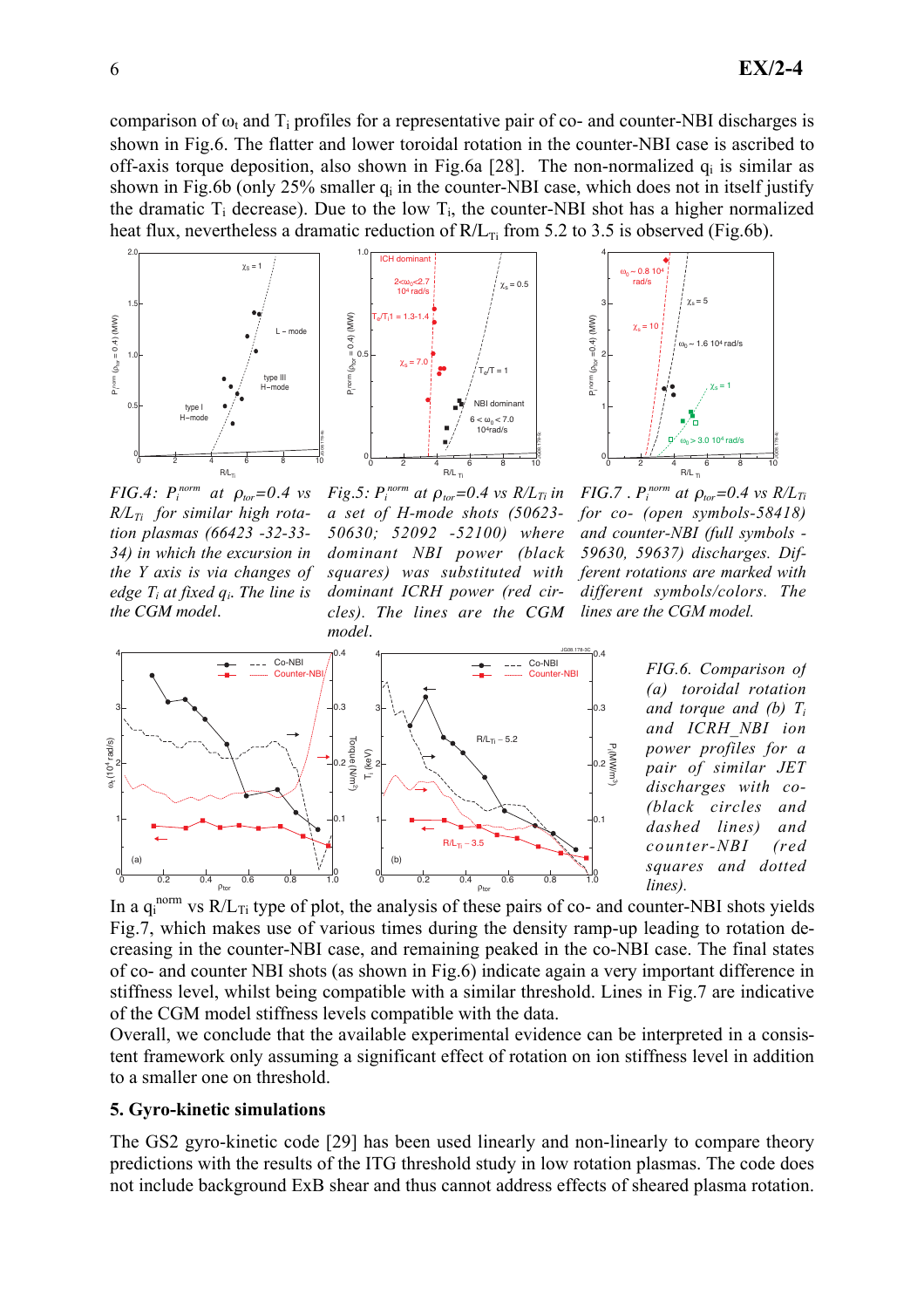Good agreement is found between the linear GS2 threshold (indicated by the arrow in Fig.2) and the value found in the experiment. The GS2 linear threshold has also been cross-checked with the linear threshold by the GENE [30], GKW [31] and GYRO [32] gyro-kinetic codes with very close match amongst the different codes. Minor variations were found in the linear threshold across the discharges in Fig.2, indicating that the increase in  $R/L_{Ti}$  at high rotation cannot be ascribed to a change in linear threshold associated to minor variations of plasma parameters. Parameter scans indicate that in these plasmas the linear threshold is mainly sensitive to  $T_e/T_i$  and q, whilst  $R/L_n$  and magnetic shear play a minor role. The non-linear GS2 predictions are drawn in Fig.2 as a short-dashed red and long-dashed violet lines, with and without ion-electron collisions respectively. Adding also ion-ion collisions does not change the curve. The collisionless runs yield a slope close to the experimental one, but an up-shifted non-linear threshold  $R/L_{Ti} \sim 4.8$ , with a significant Dimits shift. The experimental data however do not support such shift and remain close to the linear threshold. The collisional runs, which have to be regarded as more realistic, have a similar slope far from threshold, whilst approaching the threshold they deviate from the linear trend indicating a finite transport below the up-shifted threshold. In this case the non-linear threshold coincides with the linear one and the curve yields no prediction of a non-linear up-shift. However, the stiffness level in the  $q_i^{norm}$  range of the experiments turns out then to be significantly lower than in experiment. We conclude that non-linear GS2 simulations are not found in agreement with experiments. The new result of a significant decrease in stiffness level when increasing rotation cannot be addressed by GS2 and requires more complex numerical tools. To our knowledge, no prediction in this direction exists so far and deeper theoretical investigation is required.

### 5. Discussion and Conclusions

The implication of these findings is that rotation effects on stiffness cannot be ignored in addition to effects on threshold when interpreting experiments in present machines aimed at identifying the role of rotation on confinement, such as comparison of balanced vs unbalanced NBI [33,34], effects of varying  $B_T$  ripple [35], influence of resonant magnetic field perturbations [36]. Such results require careful assessment before being used for extrapolations to future devices. Depending on how close to threshold ITER or DEMO will operate, the smaller effect of rotation on threshold may or may not dominate over the effect on stiffness. In Fig.2 the ITER and DEMO positions are marked based on GLF23 simulations, with two different choices for the pedestal height. ITER is found to lie near threshold due to the low normalized heat flux, therefore ITER  $R/L_{Ti}$  will not benefit from the presently found effect of rotation on stiffness, but will rather be determined by the rather small threshold up-shift due to rotation. Based on the results of this paper, it is not clear that it will benefit from a more significant non-linear up-shift. DEMO on the other hand is expected to operate with a higher normalized heat flux, and would benefit of both threshold and stiffness improvements with rotation. In any case, blind extrapolations of the size of the effect of rotation on core confinement from present device experiments without knowing in which point of the diagram  $q_i^{norm}$  vs  $R/L_{Ti}$  the experiment is carried out and in which point ITER/DEMO will operate are not legitimate.

In summary, experimental studies of ITG threshold in JET plasmas have confirmed the existence of a critical value of  $R/L_{Ti}$ , which is found in close agreement with linear gyro-kinetic calculations. The ion stiffness level is high and keeps  $R/L_{Ti}$  close to the linear threshold irrespective of the amount of core ion heating. This finding is not in agreement with non-linear GS2 calculations, yielding significantly higher  $R/L_{Ti}$  values than the linear threshold. The stiffness level appears to decrease with increasing toroidal rotation, an effect not evidenced up to now either in experiments or in theoretical predictions. The results call for further theoretical and experimental investigations in view of their impact on the interpretation of presentday experiments and correct extrapolation of present results to ITER/DEMO.